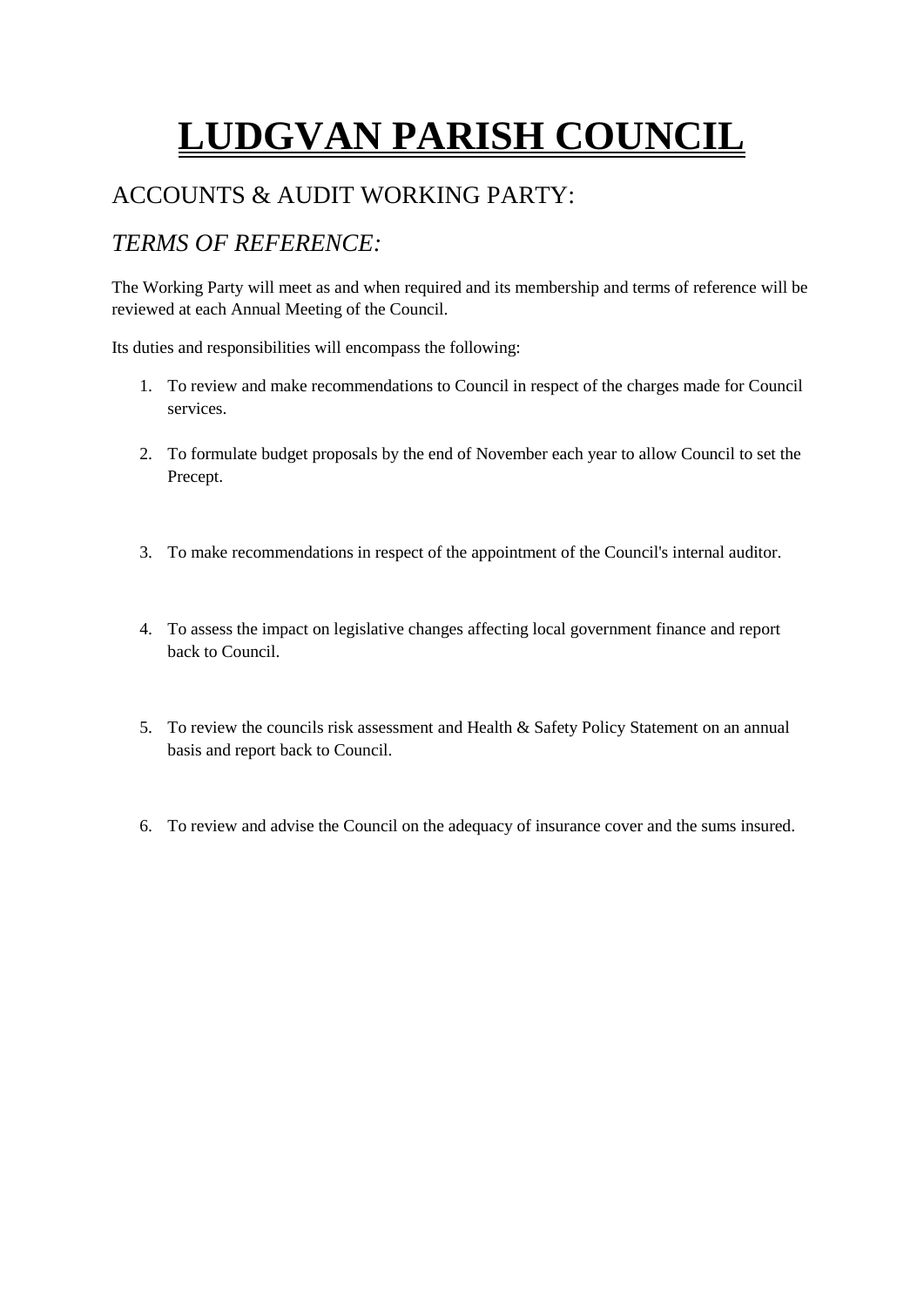# **LUDGVAN PARISH COUNCIL**

## EMPLOYMENT COMMITTEE:

## *TERMS OF REFERENCE:*

The Committee will meet as and when required and its membership and terms of reference will be reviewed at each Annual Meeting of the Council.

Its duties and responsibilities will encompass the following:

- 1. To act as the Council's Disciplinary Panel
- 2. To act as the Council's Grievance Panel
- 3. To assess and report to Council, with recommendations, as appropriate, in respect of any employment or employment law related issue that may arise which affects the Council or its employees.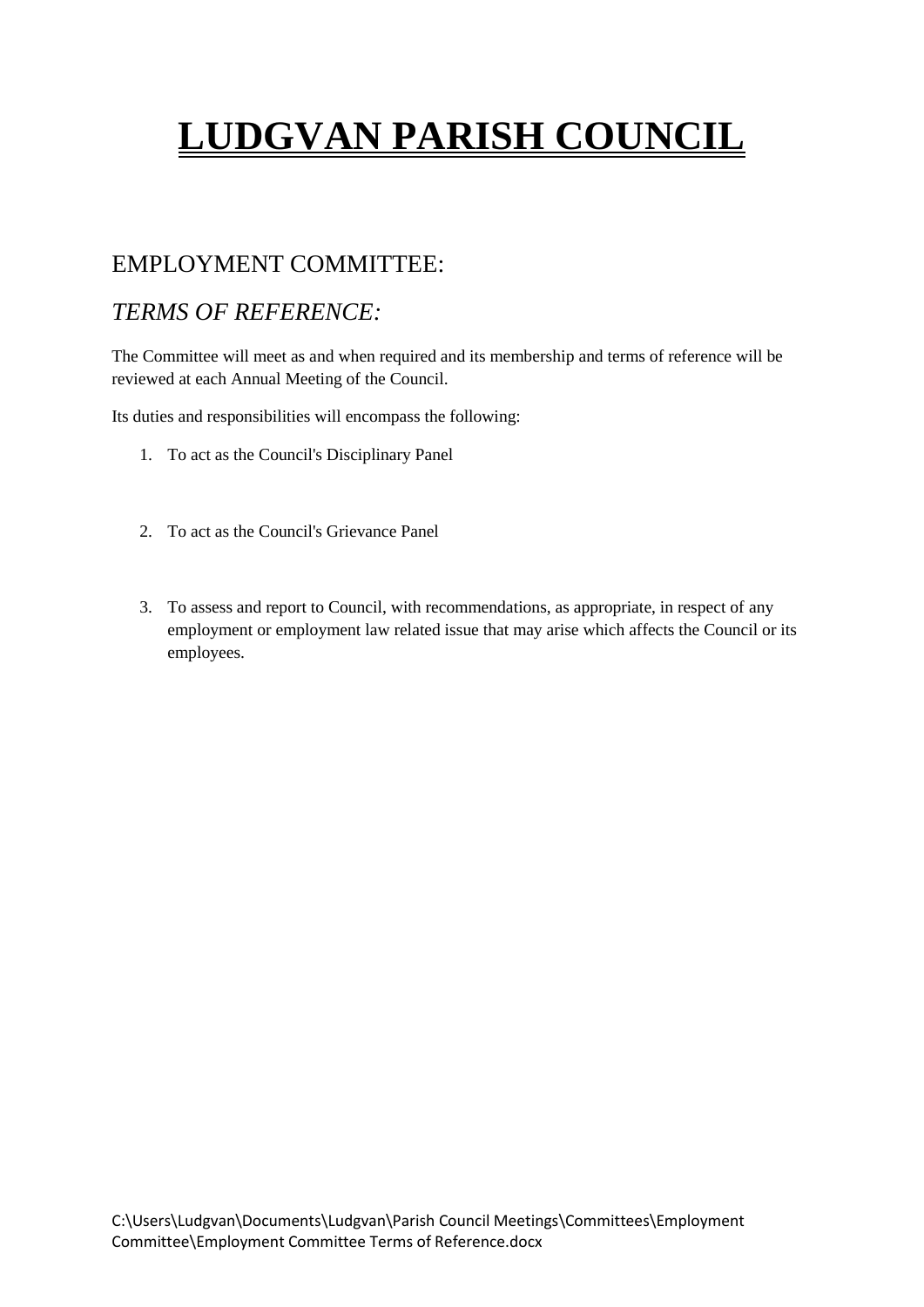# **LUDGVAN PARISH COUNCIL**

## **ALLOTMENT WORKING PARTY**

# **TERMS OF REFERENCE**

### **GENERAL:**

 To act as a consultative and advisory body to the Parish Council on any matter affecting the provision of allotments in the Parish.

### **SPECIFIC:**

- To review the tenancy agreement currently in place in the light of current best practice and make recommendations to the Parish Council regarding any changes that may be considered necessary.
- To develop policies in respect of those tenancy agreement clauses that may require interpretation and submit them to the Parish Council for adoption.
- To develop any other policies that are required and submit them to the Parish Council for adoption.
- To assess any maintenance requirements at the allotment sites and to produce an annual maintenance programme for the Parish Council to consider.
- To comment on any proposed rent increases proposed by the Parish Council.
- To act as arbiter, in the first instance, if there are disputes between tenants that have not been resolved by mediation. The Parish Council would act as an Appeal Body in these instances.
- To assess the impact of new legislation, Government or Cornwall Council policies that may impact on the provision of allotments in the Parish and make recommendations to the Parish Council as appropriate.
- To develop an inspection regime with associated remedial actions to ensure that plots are well maintained.
- To investigate and implement best practice where applicable and appropriate.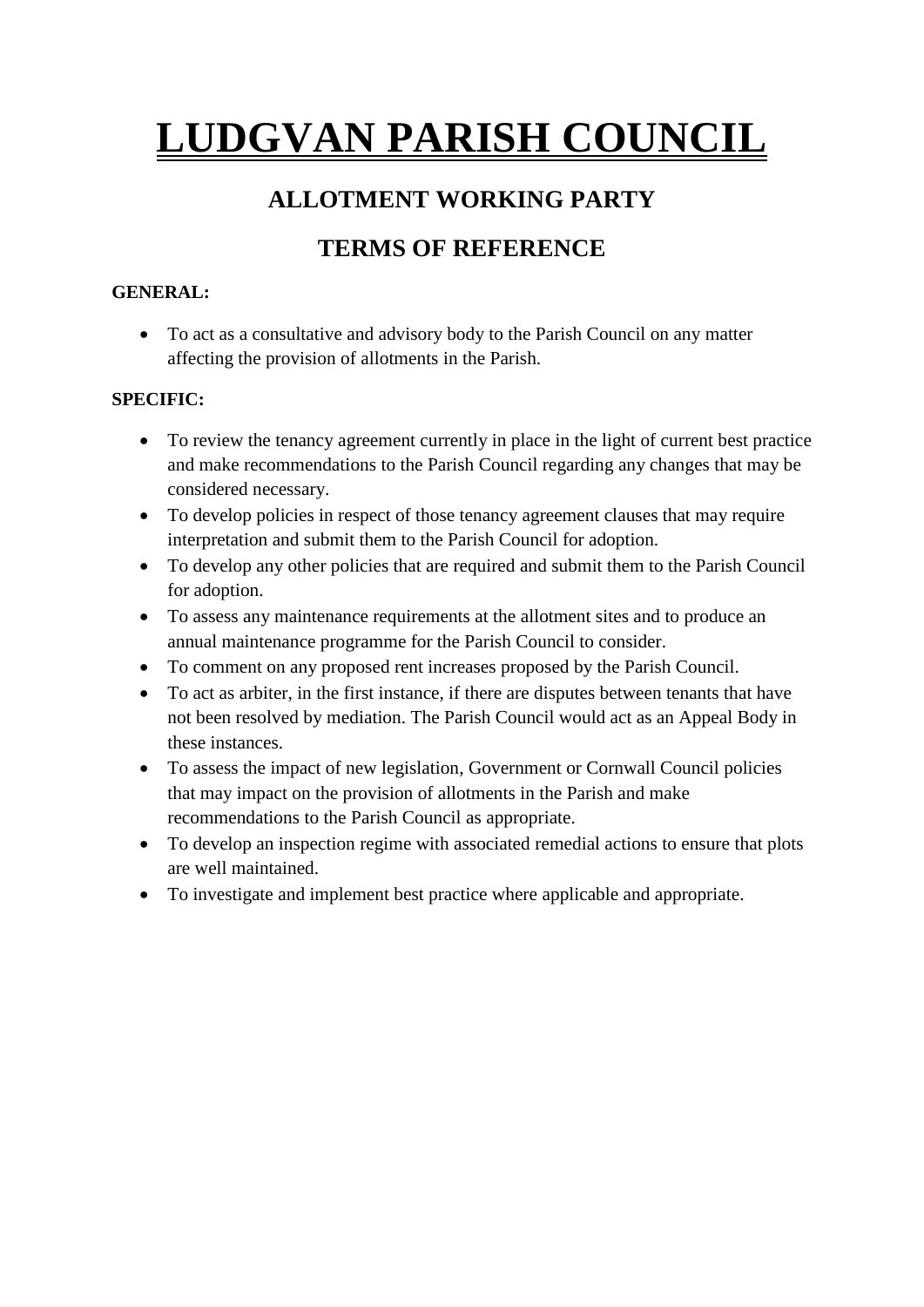## **LUDGVAN PARISH COUNCIL - ROADS COMMITTEE**

## **TERMS OF REFERENCE**

#### **1. PREAMBLE**

In any instance where these Terms of Reference are silent the Council's Standing Orders & Financial Regulations will apply.

#### **2. MEMBERSHIP**

The Committee will consist of:

All Councillors; No Non Councillors to be appointed.

#### **3.CHAIR**

A Chair and Vice Chair should be elected at the first meeting.

#### **4. VOTING RIGHTS**

Unless standing orders provide otherwise, voting on a question shall be by a show of hands. At the request of a councillor, the voting on any question shall be recorded so as to show whether each councillor present and voting gave his vote for or against that question. Such a request shall be made before moving on to the next item of business on the agenda.

#### **If non-councillors are appointed they will not be able to vote.**

#### **5. MEETINGS**

The conduct of meetings will be governed by the Standing Orders of the Council other than:

- a. meetings will be held as and when required;
- b. requests for extraordinary meetings will be dealt with by the Committee Chair in line with the relevant Standing Orders;
- c. the public participation period shall be 15 minutes at the start of the meeting (if required);
- d. individual members of the public will be limited to 5 minutes each;

#### **6. DELEGATED POWERS**

- a. To examine issues, evidence and consultations relating to the A30 Highway and recommend policies, priorities and courses of action to Council;
- b. To pursue those policies and priorities as directed by Council;
- c. To examine issues, evidence and consultations relating to the other Highways in the Parish and recommend policies, priorities and courses of action to Council;
- d. To pursue those policies and priorities as directed by Council;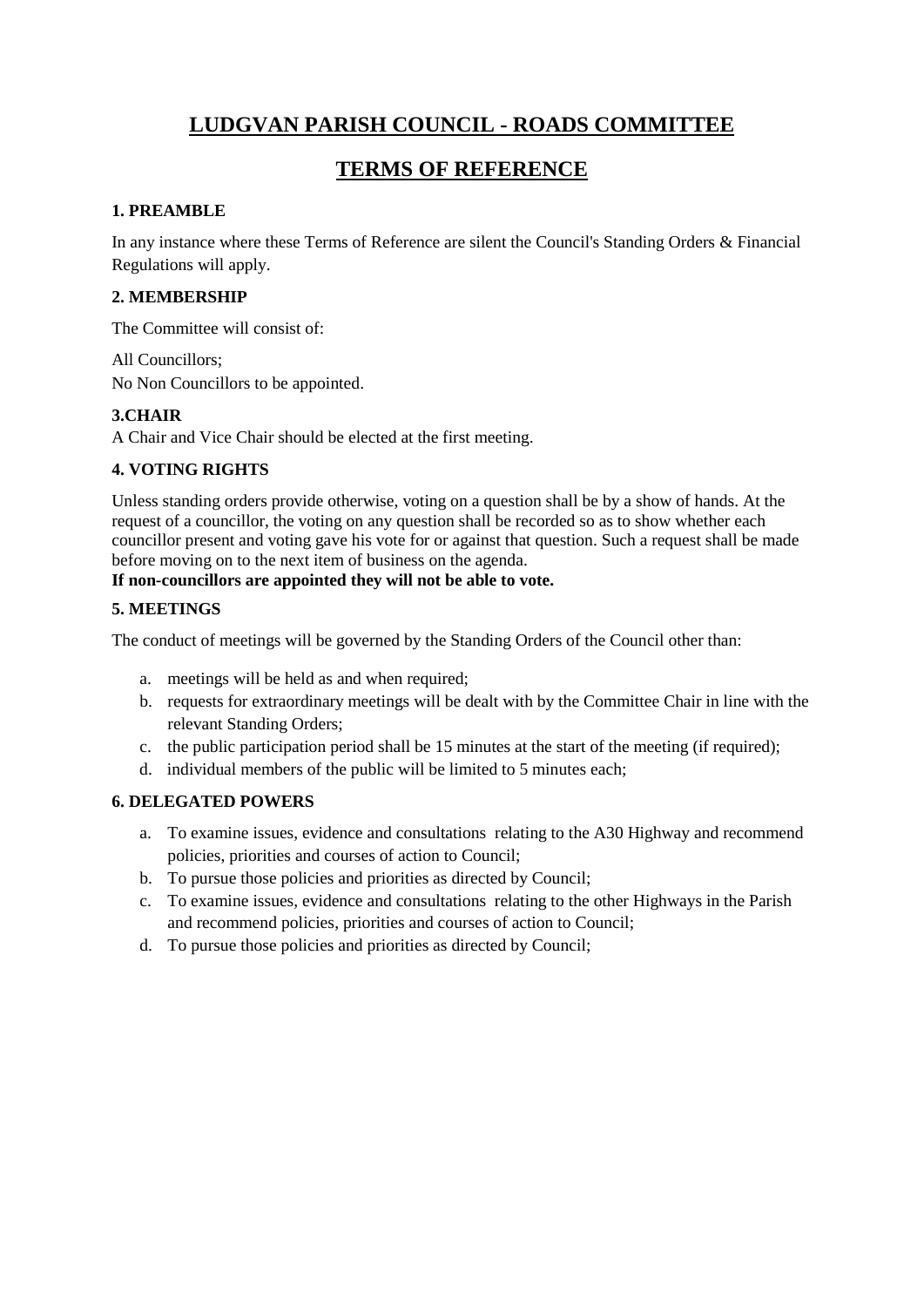## **LUDGVAN PARISH COUNCIL - NEIGHBOURHOOD DEVELOPMENT PLAN COMMITTEE**

## **TERMS OF REFERENCE**

#### **1. PREAMBLE**

In any instance where these Terms of Reference are silent the Council's Standing Orders will apply.

The Committee will sit until the Neighbourhood Development Plan (NDP) has gone to referendum after which the Committee will be disbanded.

#### **2. MEMBERSHIP**

The Committee will consist of:

5 Councillors appointed by Council;

7 Non Councillors appointed by co-option.

#### **3.CHAIR**

A Chair and Vice Chair should be elected at the first meeting, they need not be Councillors.

#### **4. TERM OF OFFICE**

Councillors appointed to the Committee will only be re-appointed at the Annual Meeting following an election, or as required should there be resignations.

Non Councillors will sit on the Committee until it is disbanded.

#### **5. VOTING RIGHTS**

Decisions should, whenever possible, be made by consensus, if that is not possible and a vote is required only Councillors may vote as by virtue of s.13(1) and (7) of the Local Government and Housing Act 1989, non-councillor members of committees and sub-committees do not have voting rights.

In the event of a tied vote the matter will be referred to Full Council.

#### **6. DELEGATED POWERS**

The powers delegated to the Committee are as follows:

- a) to recommend to Council a Project Plan to deliver the NDP by the end of 2017 giving due regard to the work already undertaken;
- b) to engage with the public, relevant experts and other interested parties as necessary to ensure that the NDP is delivered in accordance with the agreed Project Plan;
- c) to recommend to Council draft policies for inclusion in the NDP;
- d) to draft a NDP and all required supporting documentation that will meet both the Basic Conditions and Legal Requirements as set out in Legislation for approval by Council prior to submission;
- e) to submit grant claims to support NDP activities;
- f) to approve expenditure from the NDP budget provided by Council;
- g) to set up and receive reports from any Advisory Working Parties deemed necessary to deliver the NDP.